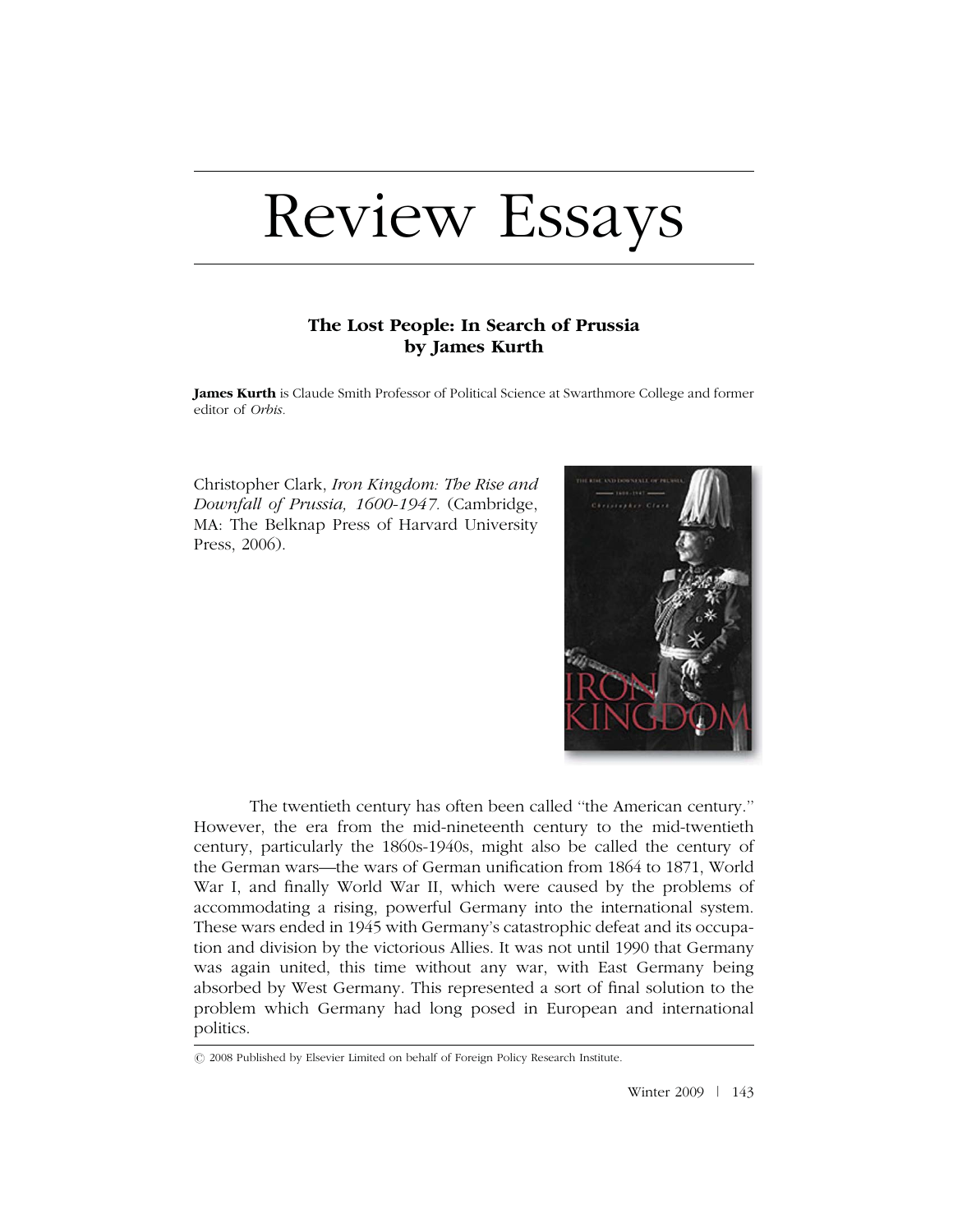However, long before the overall German problem was at last solved in a remarkably peaceful and benign way, a particular historical part of that problem had been solved in an extraordinarily violent and radical way. That was what many saw as the Prussian problem. Prussia had been an independent state and a great power from the early eighteenth century until the midnineteenth century. It then brought about the unification of Germany under its leadership in three wars from 1864 to 1871. As a constituent state, and the largest one, within the new German Empire or Second Reich, it then dominated this new power from 1871 to 1918, and it provided the leadership for the German state and the German Army in World War I. Finally, in the Weimar Republic (1919-1933) and in Nazi Germany or the Third Reich (1933-1945), Prussians continued to provide the leadership for most of the German Army, that army which was so formidable and so terrible for so many nations during World War II.

In 1947 and through their Allied Control Council, the four victorious and occupying powers decreed the total abolition of anything that remained of the Prussian state within Germany. Even before, in 1945, the invading Soviet Army killed almost two million Prussian civilians and forced the permanent expulsion to the west of eight million more, as it murdered, raped, and looted its way through all the territories which traditionally had composed Prussia, lying from Memel and Konigsburg in the east to Berlin and Magdeburg in the west.<sup>1</sup> The years 1945-1947, therefore, brought a definitive end to Prussia as a state, Prussia as a territory, and even the Prussians as a distinct people.

Having been extinct for more than 60 years, Prussia is now largely forgotten. Certainly this is true in the United States, a country which has always been the opposite of Prussia in so many ways. However, even though Prussia no longer shapes the destiny of Europe (and Europe no longer shapes the destiny of the world) as it once did, it still has lessons to teach us today. And, as we shall see, these lessons are not simply that everything Prussian was bad and that it was good that all this was destroyed and forgotten. For, as it turns out, there were certain features of Prussia, and particularly of the Prussian people and their values, which have reappeared in another people and which are operating to shape the international politics of our own time.

Christopher Clark, who is an historian of Australian origin but who is now teaching at Cambridge University in England, has written an exceptionally comprehensive, informative, and thoughtful history of this largely forgotten country. Readers will greatly benefit from having Clark as an

<sup>1</sup> Norman M. Naimark, *The Russians in Germany: A History of the Soviet Zone of Occupation*, 1945–1949 (Cambridge, MA: The Belknap Press of Harvard University Press 1995, especially chapter 2. The most detailed and accurate account of these Soviet actions has been given by Alfred M. deZayas in his Nemesis at Potsdam: The Expulsion of the Germans from the East, revised edition (Rockport, ME: Picton Press, 1998) especially chapter 3–6, and his A Terrible Revenge: The Ethnic Cleansing of the East European Germans, 1944–1950 (New York: St. Martin's Press, 1994).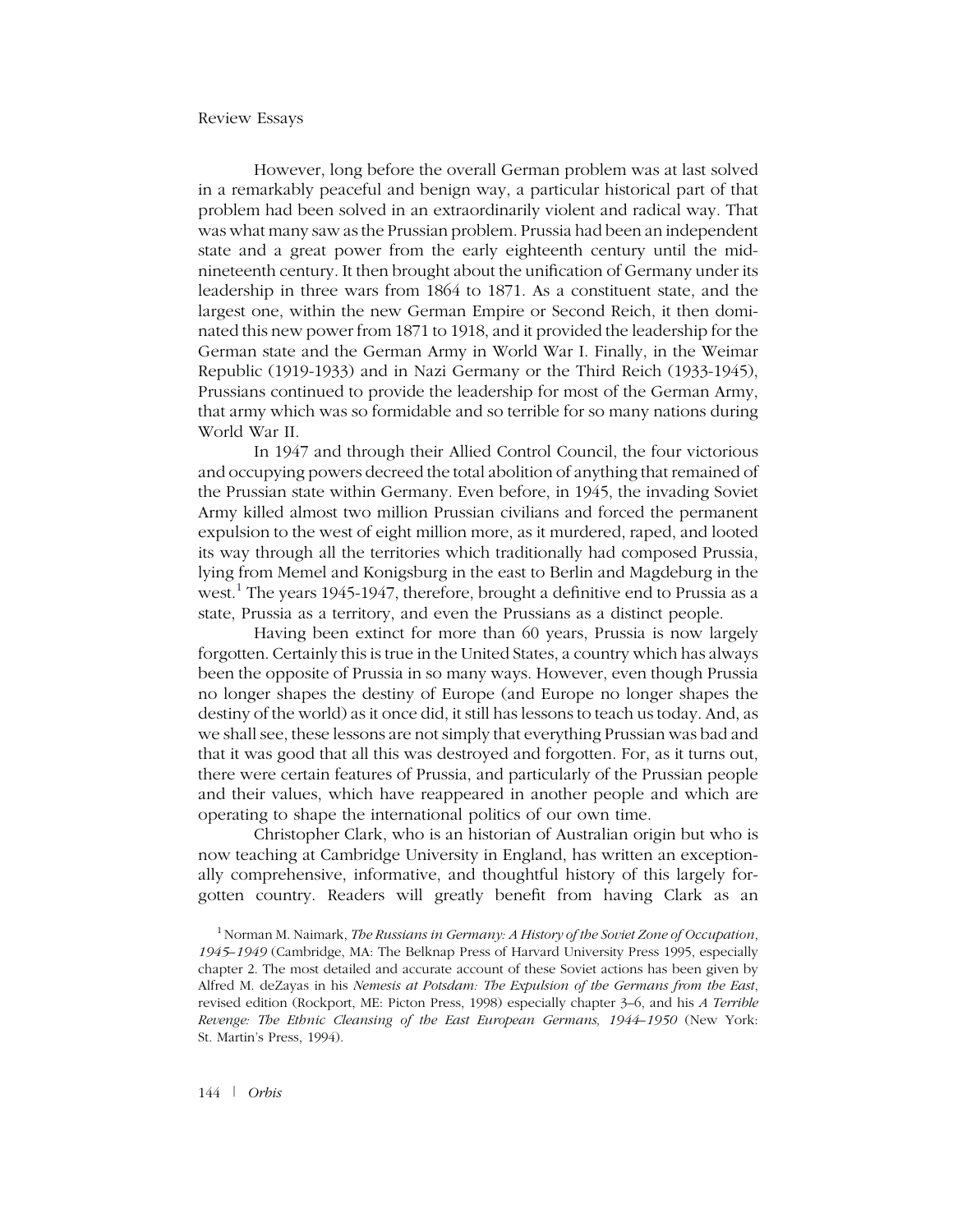authoritative guide as they travel backward in time and eastward in space to this land which people in America, Britain, and the rest of the English-speaking world long regarded as strange, alien, and dangerous to the point of being deadly.<sup>2</sup> In this essay, we will also engage in a search for this forgotten country and its lost people.

## Prussia as an Explanation for Germany's 'Special Path'

We will begin our excavation in search of Prussia by looking into the peculiar role that Prussia has played as an explanation for German history, i.e., as one of the major explanations for what has been called Germany's Sonderweg or "special path." The course of German history was so catastrophic that ever since 1945 generations of historians and political scientists have been trying to explain it. Indeed, there have been many competing explanations accounting for Germany taking the path of authoritarianism and war, of repression and aggression, during the nineteenth and twentieth centuries, i.e., at the same time that other European countries (such as Britain, France, the Netherlands, and Sweden) were presumably taking the path of liberal democracy and peace. By now, these myriad explanations have grown into a veritable thicket of theories.

Here, we will consider only three of these theories, those which focus upon different conceptions of the scope, and depth, of the responsible actors within the broad realm—the broad territory, people and culture—that once was seen to comprise Germany. In their efforts to explain the ''special path,'' these three theories focus respectively upon (1) the Nazi regime, (2) the German nation, and (3) Prussian militarism. It is the last of these explanations which we will particularly examine.

# The Nazi regime as the principal cause

One explanation has put the blame for Germany's catastrophic path simply upon Hitler and the Nazi regime. From this perspective, Germany's journey down a really wayward path did not begin until 1933, and it was pursued by a relatively small part of the German population. This explanation is obviously quite narrow, both in time and in space.

The Nazi-regime explanation was very prominent during the first two decades of the Cold War, and one reason for this is also fairly obvious. With the United States–and more broadly the Western allies which the U.S. led – wanting to integrate West Germany into NATO and the grand alliance in order to defend Western Europe against the Soviet Union, it was very important to exonerate most Germans from being responsible for the special path.

 $2$  Andrew Roberts, A History of the English-Speaking Peoples Since 1900 (London: Weidenfeld and Nelson, 2006).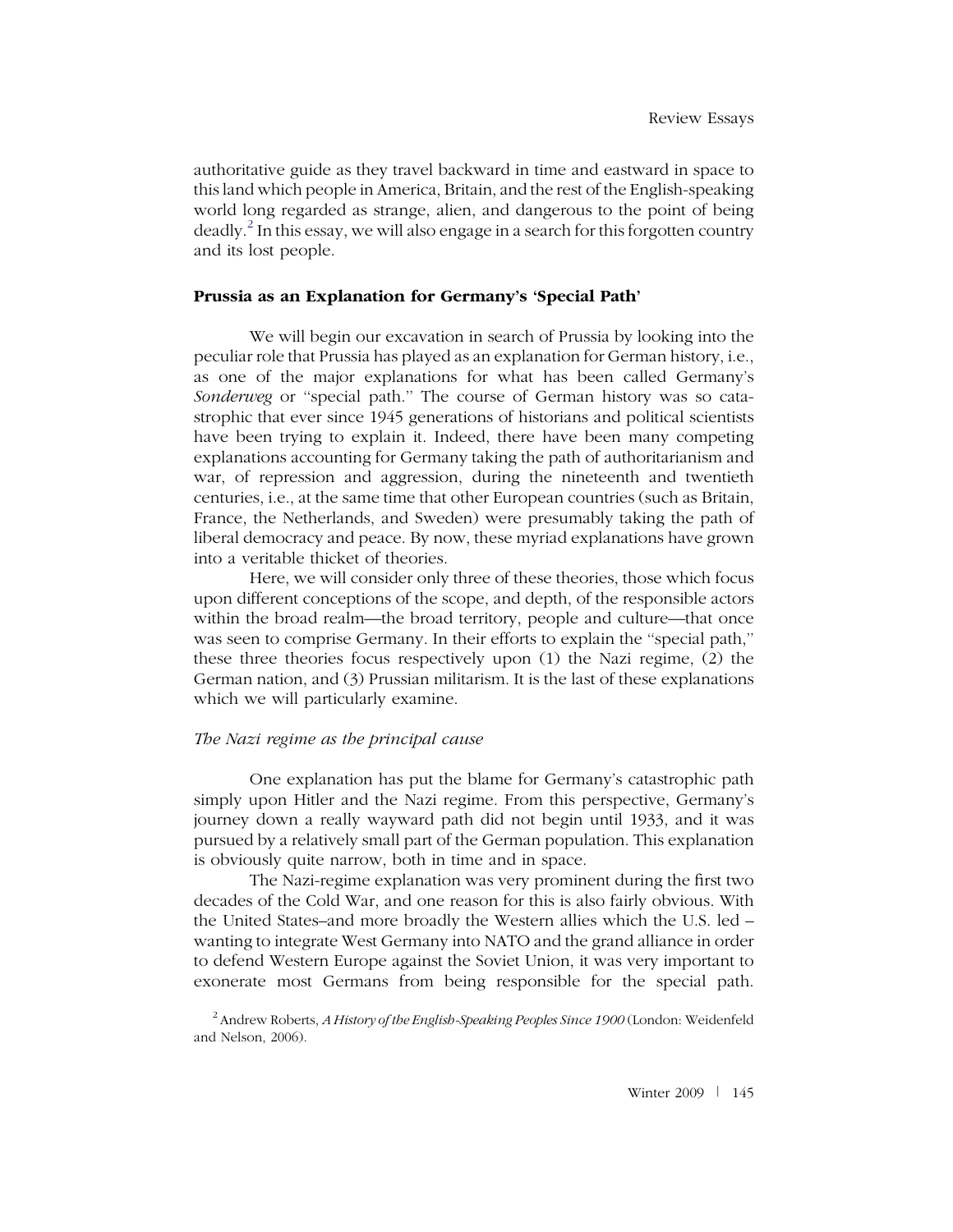A narrow focus upon the uniqueness of the Nazi regime nicely served this purpose.

# The German nation as the principal cause

At the opposite extreme from the Nazi-regime explanation has been the German-nation explanation, opposite particularly in the sense that this explanation reaches both back several centuries and outward to encompass most of the German people during those centuries. This explanation is thus very broad, both in time and in space. From this perspective, German culture and the German people have long—if not always—been inclined toward repression and aggression (e.g., ''from Luther to Hitler'').

Not surprisingly, this explanation has been widely accepted within many of the countries which were occupied by Germany and the German Army during one or both of the two World Wars. With soldiers who came from all regions of Germany and from all sectors of German society being on their land and in their face for year after year (1914-1918 or 1939-1940 to 1944-1945), the citizens of such countries as France, the Netherlands, and Poland would naturally think that all Germans looked, and were, alike. In particular, they were not inclined to draw distinctions between the German Army and the Nazi regime, or between the different regions of Germany, e.g., between Bavaria and Prussia.

More recently, and rather oddly, this theory that the German nation as a whole was at fault for the special path has been advanced by many Germans themselves. This particularly has been the case with the ''generation of '68''—who carried their rebellion against their parents and against all traditional institutions and values to a perverse extreme—and of the German Left (e.g., the Social Democratic Party, the Green Party, and the German universities)—who want to abolish the German nation and any distinctive German identity and to replace them with some broad and amorphous European or universalist identity. $3$ 

# Prussian militarism as the principal cause

But there was a time when the principal cause for the special path was seen as longer, broader, and deeper than the brief Nazi episode, but not as much so as the entire German nation. In this explanation, a particular part or region of Germany has been identified as the culprit, and this has been Prussia. It was true that by the nineteenth century, Prussia was already the second largest state in the broadly-defined German realm (after the Austrian Empire of the Habsburgs). And after the unification of Germany in 1871 (which did not

 $3$  Uwe Siemon-Netto, "The '68er Regime in Germany," Orbis, Fall 2004, pp. 641-656; Paul Gottfried, ''How European Nations End,'' Orbis, Summer 2005, pp. 559–569.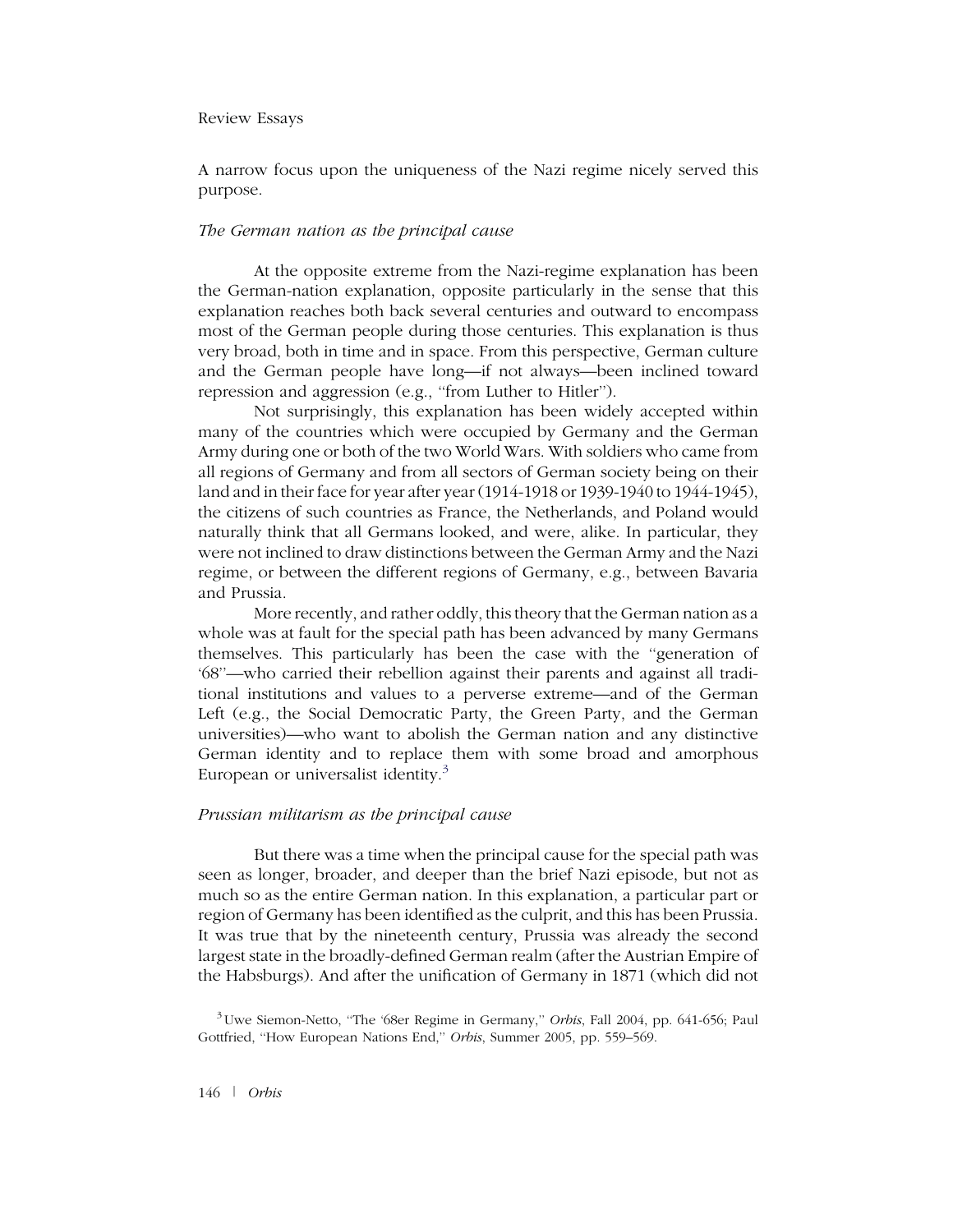include the Habsburg territories), Prussia was the largest state in the new German Empire and in its successors, the Weimar Republic and Nazi Germany. However, in this explanation, Prussia has been seen as very different in its history, politics, and culture than the rest of Germany. In particular, it was more authoritarian and militarist, i.e., more repressive and aggressive, and after unification under its leadership, it imposed these characteristics upon the rest of Germany, driving it straight down the catastrophic special path.<sup>4</sup>

The Prussian-militarism explanation was held by prominent British and American leaders—particularly Winston Churchill and Franklin Roosevelt—during World War II. This is one of the main reasons why Prussia was abolished in 1947, immediately after that war. But Churchill and Roosevelt had formed their interpretation of the cause of Germany's pathologies not in World War II, but in World War I, when each already held important positions in their respective governments (Churchill as British First Lord of the Admiralty, and Roosevelt as U.S. Assistant Secretary of the Navy).

Of course, anyone having to fight, and therefore to understand, Germany in World War I would naturally have been drawn to Prussia and Prussian militarism as a principal explanation, since it was Prussians who largely led the German state and the German Army. However, the British also applied their explanation for World War I to World War II, and they were not especially interested in developing a different explanation that might be more accurate and suitable for explaining the later war. For Americans, World War II was the great war of the twentieth century (and of the American century); the military casualties and civilian war effort of the United States were much greater in World War II than in World War I. For the British, however, it was World War I (originally named the Great War) which remained the really great war of the twentieth century. Indeed, in terms of military casualties, World War I was one of the greatest disasters in British history, a disaster from which British prowess and confidence (especially that of the British aristocracy) never recovered.<sup>5</sup> In short, Britain was traumatized by World War I, and its particular explanation for this trauma would assume the role of its general theory for German history.

Of course, there were also particular nations to the east of Germany which had been repressed by the Prussians for centuries—and especially by the Junker agrarian class which dominated Prussia. The most prominent of these nations was Poland. Since the restoration of an independent Poland was a major project of Woodrow Wilson (and of Polish-Americans), the United States soon joined Britain in advancing the Prussian-militarism explanation.

 $4A$  classic statement of this argument was A.J.P. Taylor, *The Course of German History* (New York: Capricorn Books, 1962), especially chapters 1, 6 and 7.<br><sup>5</sup> Niall Ferguson, *The Pity of War* (New York: Basic Books, 1999), especially Introduction and

chapter 10.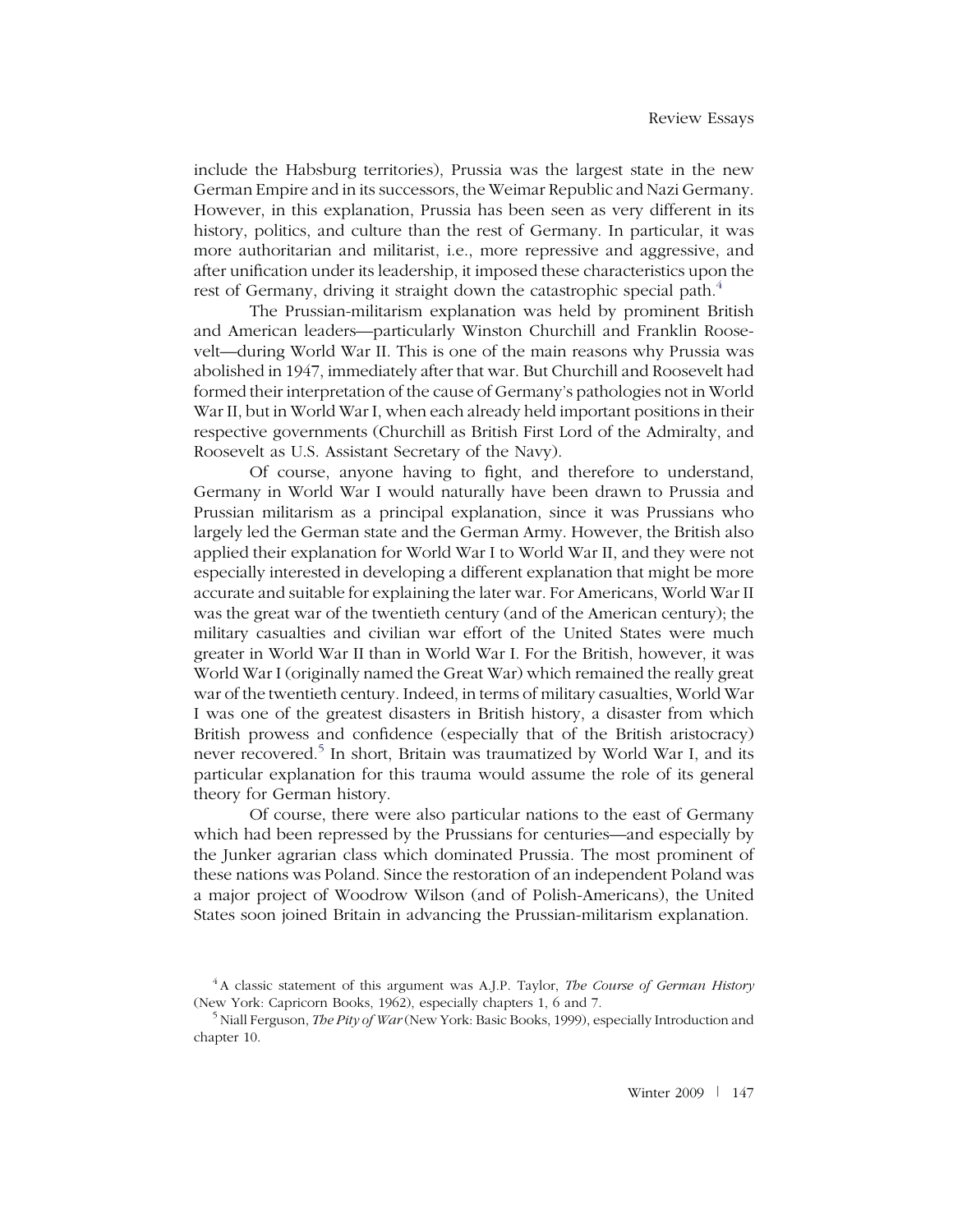Finally, some of the most vehement exponents of the Prussian-militarism explanation were Germans themselves, especially those in the southern and western states of Germany (and most especially, Bavaria), who had chafed under Prussian dominance in the Second Empire, especially when it was joined by Protestant repression of Catholics (e.g., Bismarck's Kulturkampf of the 1870s). One of these vehement western and Catholic critics of Prussia was Konrad Adenauer, who in 1949 became the first Chancellor of West Germany and who always thought that the western Germans were better off when they were separated from the Prussians. As the leader of West Germany during its formative years at the height of the Cold War, Adenauer certainly had good reasons to join the Americans in holding the Nazi-regime explanation. But because of his pronounced western German (Rhineland) and Catholic identity, he also had good reasons to join the British in holding the Prussian-militarism explanation.

But because the Prussian state and much of its leadership class have now been extinct for more than six decades, they have not been repressing and aggressing against anyone for a very long time, i.e., the entire lifetime of almost everyone living today. Thus, the Prussians can no longer relevantly and operationally take the role of the bad Germans. (Indeed, almost no part of today's Germany—which has gone so far down its post-war, post-military, post-national, and, in short, post-German path—can now convincingly take this role.) Consequently, the Prussian-militarism explanation is probably destined to itself eventually disappear, just as Prussia already has. However, in the case of Prussia as an explanation, it will probably just fade away, and not be abolished or killed as was Prussia as a state and as a people in the years 1945-1947.

## Prussia as the Rational-Bureaucratic State

One of the most well-known features of Prussia was that it was a highly organized and effective state, i.e., a government apparatus operating pervasively, deeply, and efficiently within the people which it ruled. Writing in the early nineteenth century, Hegel famously concluded that the Prussian state represented the highest form of Reason, as it had worked itself out in history. A century later, Max Weber similarly thought that the Prussian-dominated German state represented the ideal type of the rational-bureaucratic state, which had so defined and dominated the modern era. Moreover, the modernizing state-builders in Japan, Russia, and Turkey often tried to follow the Prussian model (with Japan being especially successful). And, indeed, the Prussian reputation for a strong and effective state did largely represent the truth.

As Clark demonstrates in the early chapters of his book, the fundamental reason that Prussia became the model, the ideal type, of a strong and effective state lay in its peculiar geography. Many European modernizing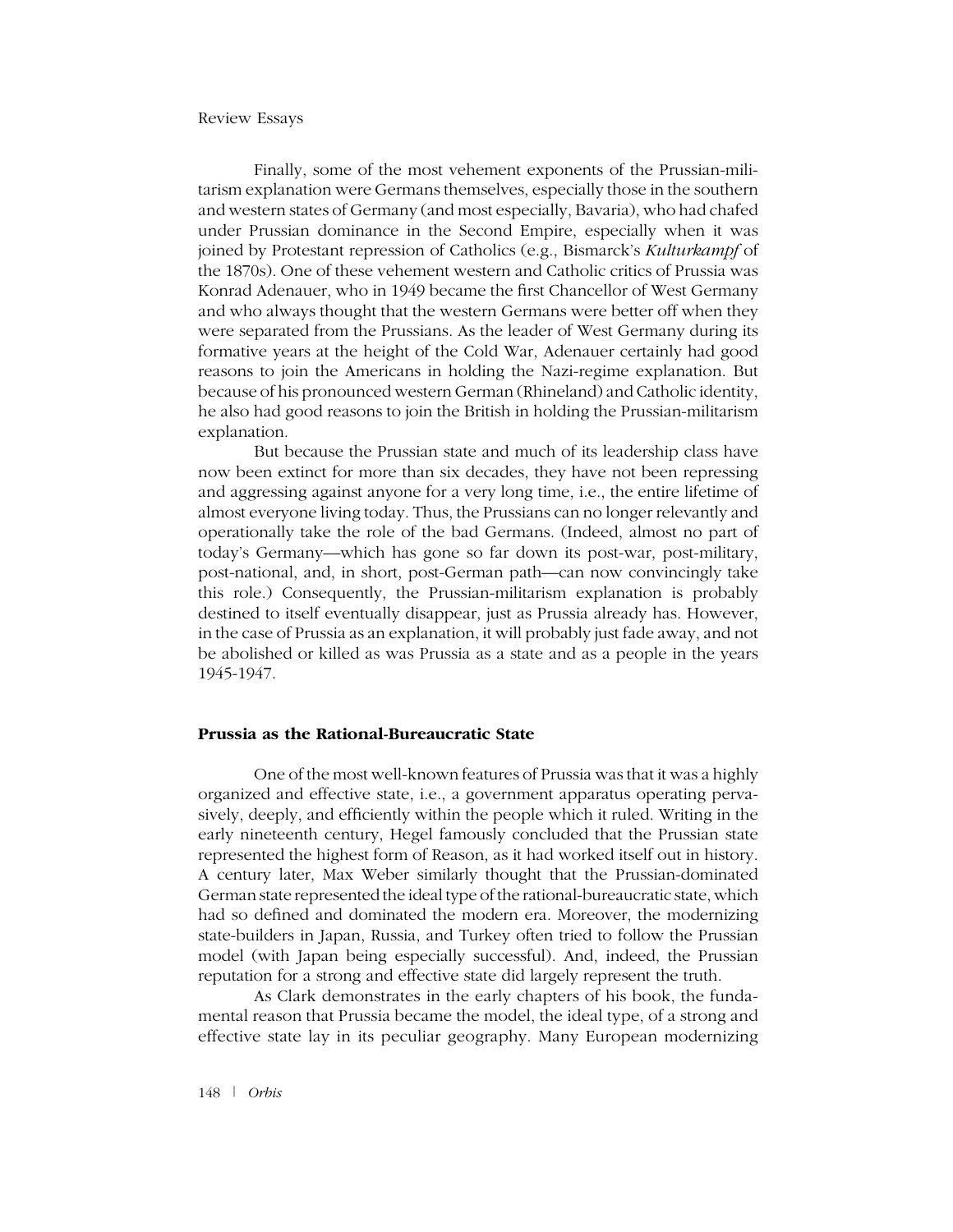states (and the traditional monarchies which had preceded them) had something approximating natural defensive frontiers, e.g., the English Channel, the North Sea, the Pyrenees, the Alps, or at least the Rhine river. Even the other German states benefited from having the Alps or the Rhine or lesser mountains or rivers to serve as their natural defensive frontiers. But Prussia began as Brandenburg, which was situated on the broad, flat, featureless North European Plain. This vast Plain stretched from the Netherlands in the west all the way east to the Urals. Even after its great extension into western Germany after the Napoleonic Wars, Prussia was still largely situated on featureless territories. Without any natural defensive barriers, the Prussians would not be able to defend themselves unless they constructed man-made, artificial ones. The ultimate man-made, artificial defensive barrier was a strong state, and this was the path that the Prussians, under the leadership of their Hohenzollern kings, chose to follow. (In this respect, the Prussians were similar to the Russians. These two peoples had a lot in common; tragically, this included having each other as natural enemies without any separation by natural frontiers.)

Moreover, the territory of Prussia was bereft not only of natural frontiers, but of natural resources as well. Brandenburg and the adjacent lands which it absorbed were characterized by poor agricultural soil and few industrial minerals. This meant that the Prussian state not only had to be strong, but efficient as well, i.e., the strong state had to bear down hard upon its territory and its people to squeeze out of them the maximum possible resources with which to defend the state.

In short, when compared with almost all other European states, Prussia had fewer defense-supporting natural frontiers and fewer defense-supporting natural resources. This drove the Hohenzollern kings and the Junker class to construct a state which would compensate for its lack of natural capabilities with a surplus of artificial capabilities, i.e., a state which was stronger, more effective, and efficient than any other European state.

Originally, in the eighteenth century, the Prussian state was constructed and improved in its strength, efficacy, and efficiency by the Hohenzollern kings, and it principally served the interests of the Hohenzollern dynasty. Then, in the nineteenth century and after the great reforms in the state during the crisis years of 1807-1817 (which Clark discusses in useful detail), the Prussian state was further developed in its strength, efficacy and efficiency by a series of Junker chancellors (the most prominent being Bismarck), and it principally served the interests of the Junker class. Finally, during the brief period of the Weimar Republic (1919-1933) in the twentieth century, the Prussian state was further developed by a series of Social Democratic minister-presidents (the position in the state of Prussia which was equivalent to that of the Chancellor in the German Republic as a whole), and it largely served the interests of most of the Prussian people.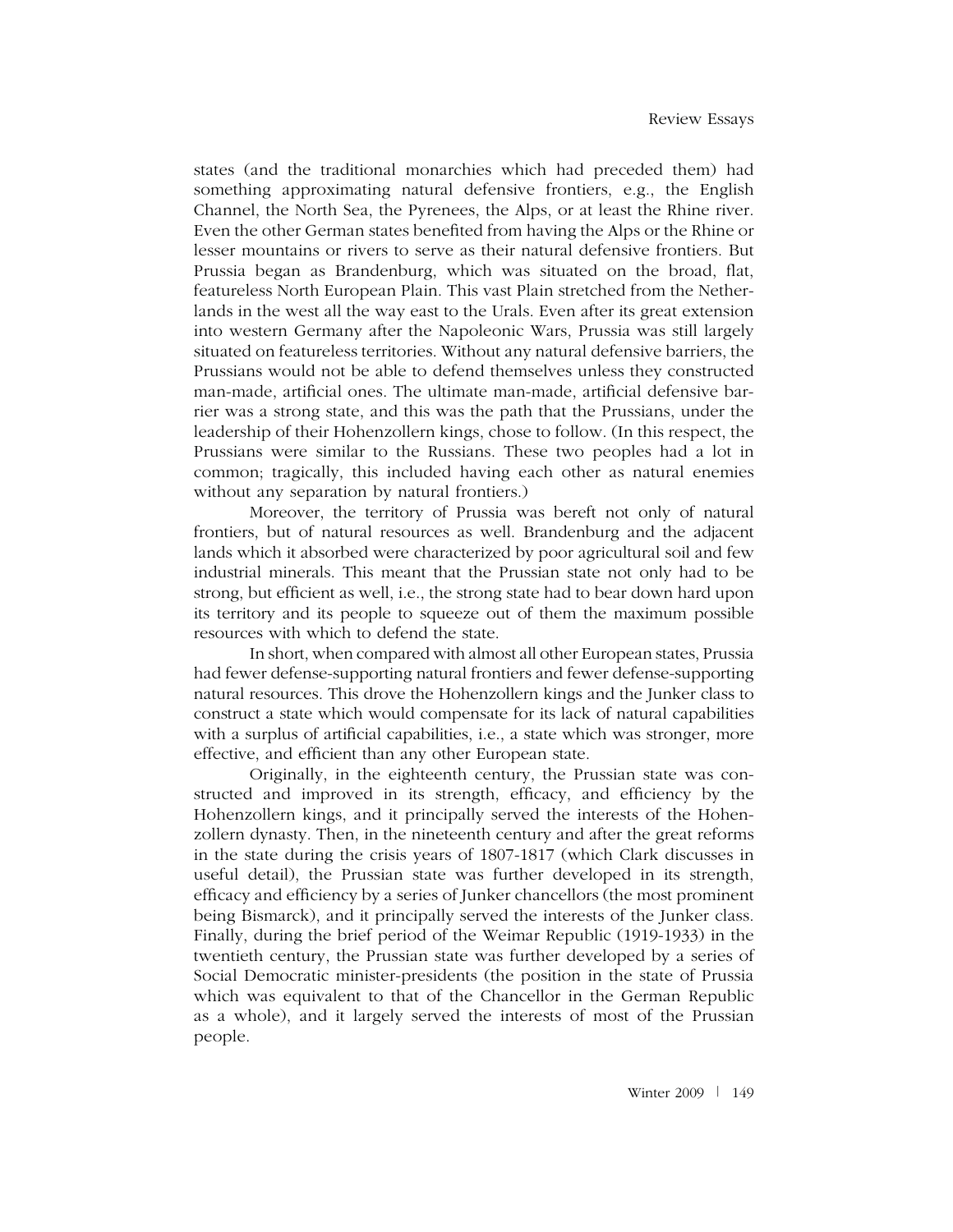However, even when the Prussian state principally served the narrow interests of the Hohenzollern dynasty (especially its power interests) and the Junker class (especially its economic interests and social privileges), that state did seek to provide for the military defense and, therefore, the security interests of the Prussian people as a whole. Since these people were fully aware that they were surrounded by other peoples who would overrun and subdue them if they were able to do so, they generally came to give their willing support to the Prussian state, thus making that state still stronger, more effective, and efficient. Even the Social Democratic Party, which actively opposed the Junker class and the Conservative Party which advanced the interests of that class, fully supported a strong, effective, and efficient Prussian state. In short, the Social Democrats and the Prussian working and middle classes were just as Prussian in their character and their values as were the Junkers and the Prussian upper classes.

At the core of these Prussian values were the values (then seen as the virtues) of loyalty and duty to the Prussian state and to other Prussian social institutions, as well as diligence, persistence, and hard work in carrying out these duties. It is probably safe to say that no people on earth have ever surpassed the Prussian people who lived from the early nineteenth century to the mid-twentieth century, with respect to devotion and commitment to these particular values (and, as disagreeable as they now are to contemporary Americans, these particular virtues).

# Prussia as the Organized Efficient Army

European statesmen of the eighteenth and early nineteenth centuries commonly remarked that ''in other European countries, the state possesses an army, but in Prussia, the army possesses a state.'' Many observers of Prussia thought that the Prussian army was so important and distinctive that it really defined the essence of the Prussian state and of Prussia more generally.

It was true that in Prussia the army loomed larger than it did in other great powers. But this was largely because of the same two reasons that the state loomed large: the lack of natural barriers and the lack of natural resources. It was the army that provided the most obvious artificial defensive barrier to compensate for the lack of natural ones. To carry out its central purpose, the strong and efficient Prussian state had to have a strong and efficient Prussian army.

The lack of natural resources also enhanced the role of the army. Because of this lack, the Prussian state had very few impressive instruments to deploy in its statecraft, other than the army. Since the natural resources of Prussia were not enough to sustain a prosperous agriculture or industry, the Prussian state could not use the same economic instruments, e.g., the same mercantilist trading policies, that other powers used.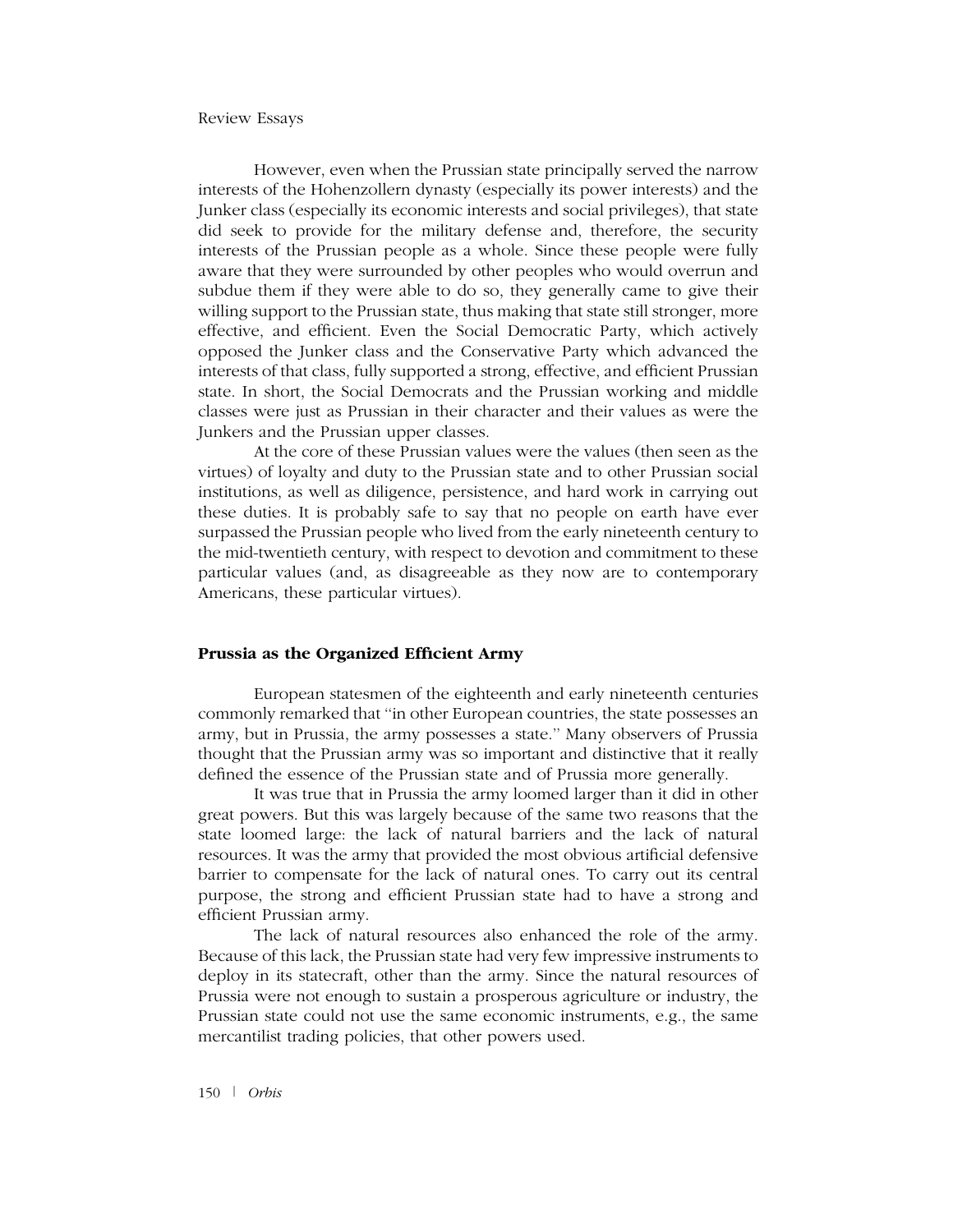Moreover, at least in the eighteenth century, Prussia and Berlin could not compete with the other great powers and their capitals which were enriched by commerce and wealth (especially London, Paris, and Vienna), with respect to cultural offerings in the arts, architecture, music, and literature (the ''soft power'' of the day).

Bereft of economic and cultural instruments, the Prussian state could rely only on the military one. But it was the state that made the army its instrument, not the reverse. For example, in the entire history of Prussia, there was nothing that even resembled a military coup, an overthrow of the civilian authorities. The failed coup of July 20, 1944, in which Prussian officers in the German army joined in an attempt to assassinate Hitler and overthrow the Nazi regime, is the exception that proves the rule. The coup failed in part because Prussian army officers had had absolutely no experience in executing one.

The relationship between the Prussian state and the Prussian army is best seen as a symbiotic one, perhaps like fraternal twins. The Prussian state, which in order to be strong had to be organized and efficient, shaped the Prussian army in its own image. Indeed, after the army reforms of the early nineteenth century, the Prussian army became the most highly organized and efficient army on earth. The Prussian innovations which made it thus included (1) the creation of a General Staff, which could squeeze the maximum efficacy and efficiency out of the officers and soldiers under it and (2) the creation of a professional war college, the Kriegsakademie, which would teach officers military doctrine which was innovative and encouraged officer initiative but which was also standardized across the army so that officers could coordinate and operate as an effective and efficient whole.<sup>6</sup>

Other great powers later emulated Prussia in these institutional innovations, but the Prussians and then, under their leadership, the Germans continued to set the standard and be the model. Commanders in other armies often acknowledged that it was the German army units that, on average, operated with the greatest efficacy and efficiency. (British Field Marshall Bernard Montgomery is reputed to have said, ''He who has not fought the Germans does not know war.'') Indeed, after World War II, professional U.S. military studies concluded that the average efficiency of the German soldier was about 20 percent greater than that of their American and British counterparts, i.e., one German soldier was the equivalent of 1.20 American or British soldiers.<sup>7</sup>

The Prussian army and the later Prussian-shaped German army therefore were superb at the levels of military operations and tactics. They did exceedingly well, in a highly organized, effective, and efficient way, what military professionals are supposed to do. However, they were much less

 $6$  General Rupert Smith, *The Utility of Force: The Art of War in the Modern World* (New York: Alfred A. Knopf, 2007), pp. 47-61, 92-106; also Max Boot, War Made New: Technology, Warfare, and the Course of History, 1500 to Today (New York: Gotham Books, 2006), pp. 120–124.<br><sup>7</sup> Boot, *War Made New*, p. 238.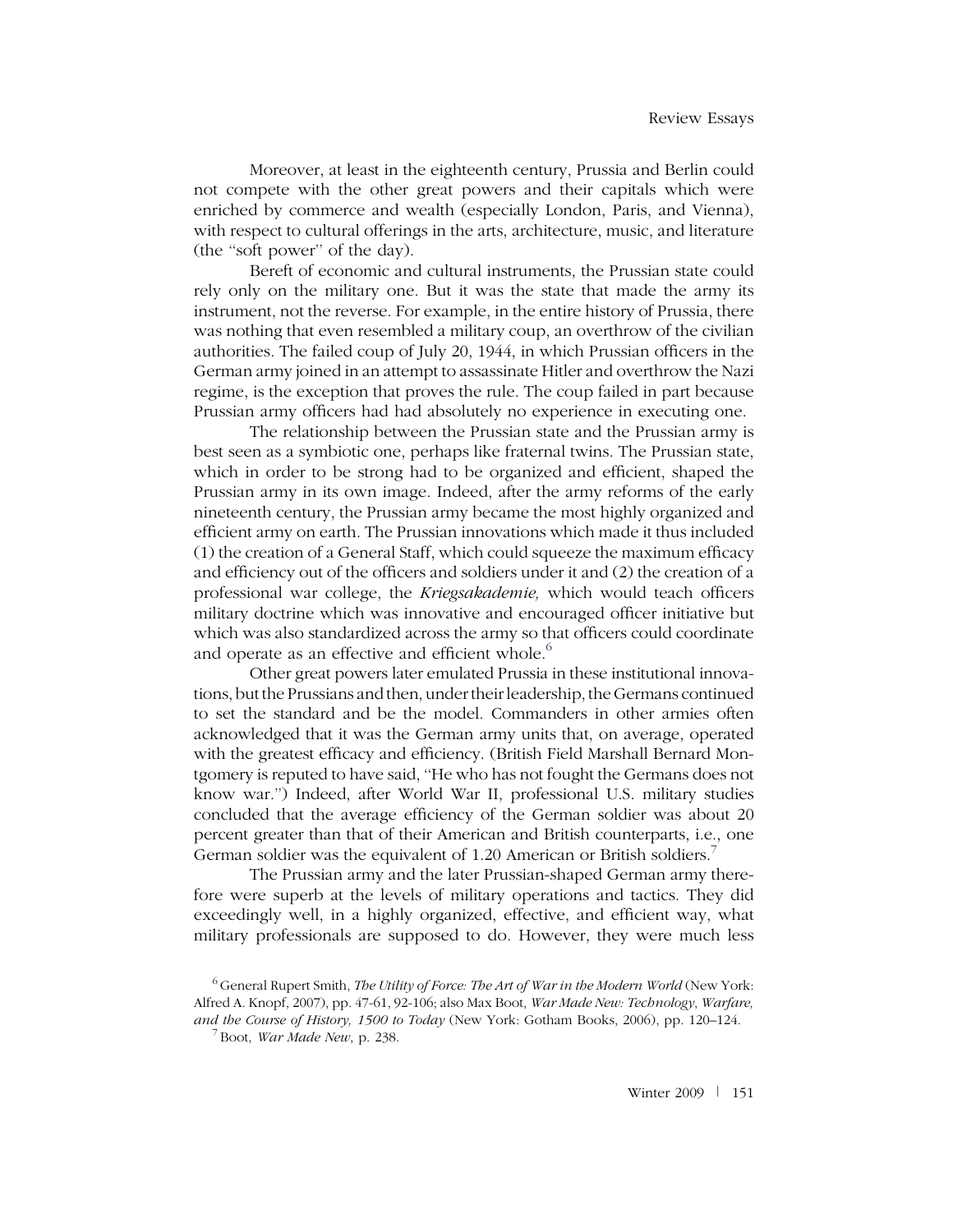accomplished at the higher and broader level of military strategy. That is because an effective and efficient military strategy actually requires an acute understanding of political, economic, and diplomatic factors, as well as military ones. As Clausewitz pointed out, this was more the domain of the civilian authorities, of the state rather than of the army. The fact that the Prussian army was so clearly supposed to be an instrument of the Prussian state meant that Prussian officers often neglected these factors, which they, in an oversimplification of Clausewitz, attributed to the civilian authorities alone.<sup>8</sup> This made for military strategies which were sometimes strangely inappropriate to fundamental realities. The most fatal of these was the Schlieffen Plan used for the invasion of Belgium and France in 1914.

In contrast, the American army, while generally inferior to the German army with respect to operations and tactics, was often superb at the level of both strategy and logistics. The German army does not seem to have produced high commanders with the strategic vision and wisdom of, for example, George Marshall or even Dwight Eisenhower. (The best German commanders were more like Douglas MacArthur or George Patton, i.e., U.S. commanders who were more limited in their strategic wisdom, but more innovative in their operational imagination.)

The Prussian army reinforced all of the Prussian values and virtues which we have encountered in discussing the Prussian state: loyalty and duty, as well as diligence, persistence, and hard work in carrying out these duties. In addition, the army naturally placed great emphasis on such military virtues as honor, courage, sacrifice, spirit, and group commitment (as in esprit de corps). Again, it is probably safe to say that no army on earth ever surpassed the Prussian army and its successor, the Prussian-shaped German army, with respect to devotion and commitment to these values and virtues. They certainly contributed to make these armies as effective and efficient as they were.

# Prussia as an Abortive Nation

One of the anomalies about Prussia was that the Prussians as a people had never become a clear and distinct nation in the conventional, European sense. The principal reason for this was that there never was a distinct *Prussian* language (although other Germans certainly thought that they could recognize a distinct Prussian dialect or accent). The language of Prussia was the language of Germany as a whole, and this fact was of great consequence in the nineteenth century, when a distinct language was widely held to be the fundamental basis for a distinct nation (and nation-state).

And so, the Prussian people—and any potential for Prussia becoming a distinct nation—were submerged within the *German* nation during the era of

 $8$  Carl von Clausewitz, On War, edited and translated by Michael Howard and Peter Paret (Princeton, NJ: Princeton University Press, 1976), especially pp. 30-34, 89.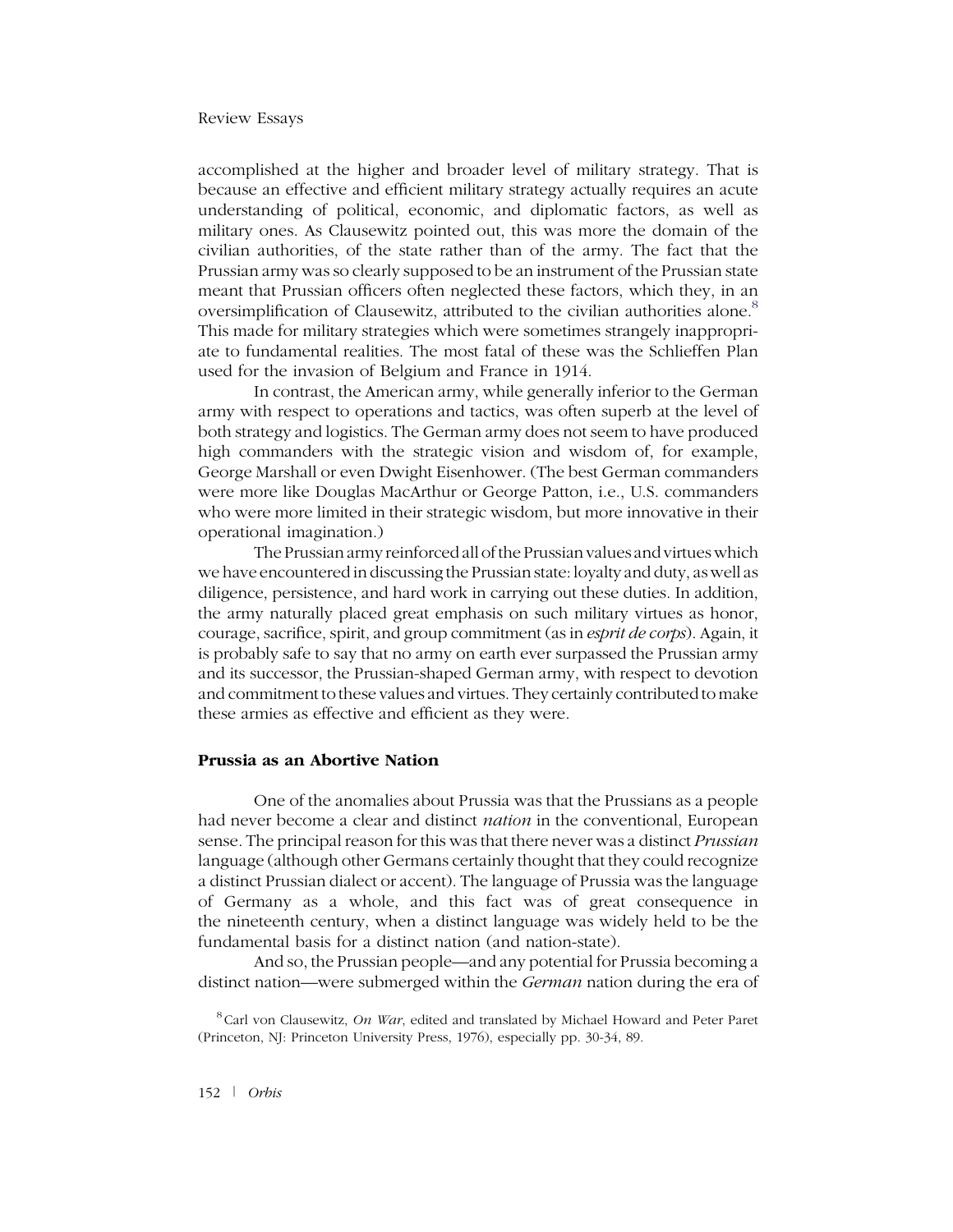German nationalism, which culminated in the wars of German unification led and won by the Prussian state. Ironically, it was the Prussian state which thus aborted any remaining Prussian national identity and greatly enhanced the alternative, German national identity.

Still, as Clark discusses in detail in chapter 16, Prussia did remain as a distinct, and dominant, state within the new German Empire (with the German Emperor remaining as the King of Prussia). And after the collapse of that empire in 1918, Prussia continued as a distinct, but no longer dominant, state within the new Weimar Republic. Indeed, under its Social-Democratic governments, Prussia became an especially liberal state within Weimar Germany. But, however distinct the Prussian state and Prussian politics were within the German nation, this clearly was not enough to make for a distinct Prussian nation.

Then, after the collapse of the Weimar Republic in 1933, the new National Socialist regime, with its extreme centralizing program, brought an end to any independent policy or action by the Prussian state. The legal form of the state of Prussia remained, but the real substance of that state was effectively abolished. Later, as World War II was nearing its end, Prussian military officers and members of the Junker class were prominent in the July 20, 1944, coup attempt. When the plot failed, the regime brutally retaliated, executing hundreds of Prussians and effectively decimating the Junker class.

Thus, by a peculiar irony, when the Allies formally and finally abolished the state of Prussia in 1947, they were in a sense merely completing the substantive abolition of that state, which had been carried out by the Nazis after 1933. Similarly, when the Soviet Army destroyed the Junker class during the conquest of Prussian lands in 1945, it was in a sense completing the substantial decimation of that class, which had been carried out by the Nazis in 1944. In brief, during the era of united Germany lasting from the mid-1860s to the mid-1940s, the Prussians first disappeared as a nation under the German Empire, then disappeared as a substantive state and prominent class under the Nazis, and then finally disappeared as a merely formal state under the occupying Allies. Prussia ceased to exist not in one dramatic event, in one big bang, but in a series of distinct stages leading to its final end, which resembled something more like a whimper.

# Prussia as a People Distinguished by Particular Values and Virtues

Although Prussia never became a nation, it can be seen as a people, one with a distinct character defined by their particular values and virtues. As we have seen, these were the civil virtues of loyalty, duty, diligence, persistence, and hard work. And for Prussians who had served in the army or who emulated it in some way, there were also the military virtues of honor, courage, sacrifice, spirit, and group commitment. Together, this ensemble of ten or so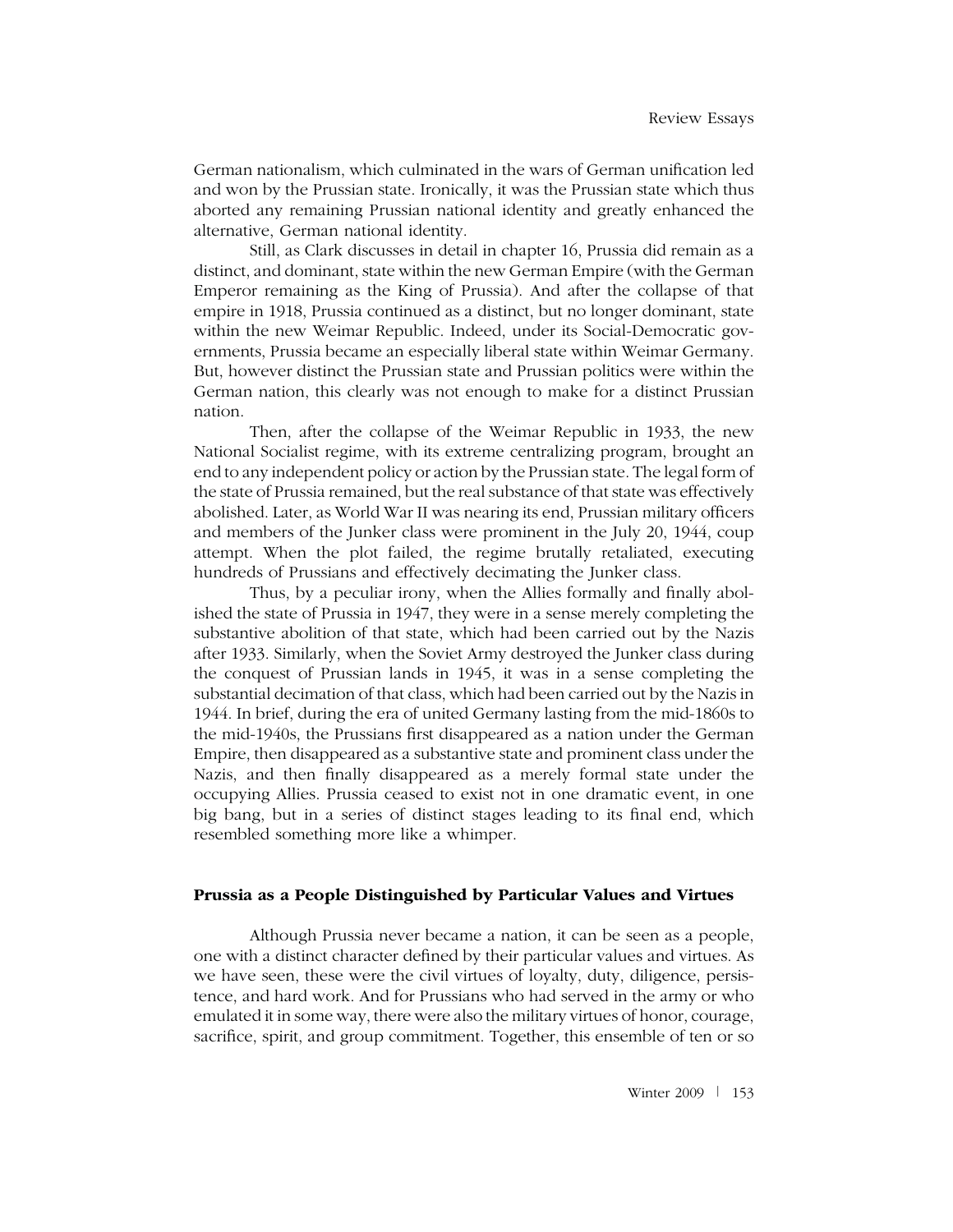interrelated values formed a distinct popular character, one which was found in Prussians of all social classes and which was widely-reputed to the Prussians by other peoples in Germany and in Europe more generally, some of whom successfully emulated the Prussians with respect to some of these values.

As we have also seen, the distinct character of the Prussians was the product of the peculiar geography of Prussia, particularly of the heightened insecurity that came from the lack of natural defenses and natural resources. But other peoples in similar geographical conditions (e.g., the Poles and the Russians) did not develop an ensemble of values and a popular character like the Prussian one. They indisputably had their admirable virtues, but they were different ones.

The distinct Prussian character was, therefore, the product of additional factors. The most important of these was probably religion, which Clark illuminates very well in chapters 5 and 12. The religion—be it a real faith or merely a formal ascription—of most Prussians was Lutheran, while the religion of the Hohenzollern dynasty was a form of Calvinism. A substantial number of Prussians, particularly civil servants, adhered to an especially austere version of Protestantism, which was Pietism. Whatever their differences, these variations on the Protestant theme were all characterized by an emphasis on such Biblical (especially New Testament or Christian Scripture) virtues as obedience to the powers that be, diligence and persistence in carrying out one's calling and work, courage in the face of persecution and adversity, and willingness to sacrifice one's own interests for the good of the community of fellow believers. These religious virtues of Prussian Protestants, when secularized in the eighteenth and nineteenth centuries, readily became the civil virtues of Prussian citizens and the military virtues of Prussian soldiers.

The Prussian people and their values, therefore, were the product of a unique combination of geography and religion, of material and spiritual factors. That particular combination of factors did not exist anyplace else, and it does not exist anyplace today. The world that shaped the Prussians is now long ago and far away, and that makes them and their values very difficult for us to understand. It is natural, therefore, that they are lost and forgotten.

# Where Are the Prussians Today?

Certainly, the world of the Prussians is impossible for Americans to understand. When it comes to such geographical factors as natural defenses and natural resources, America, at least until the late twentieth century, has always been the very opposite of Prussia. And when it comes to religious factors, although evangelical Protestants still play a large role in American politics and society, the individualistic American Protestantism of today is certainly very different than the austere Protestantism of Prussia. (The original Puritanism of New England was a good deal more similar.)